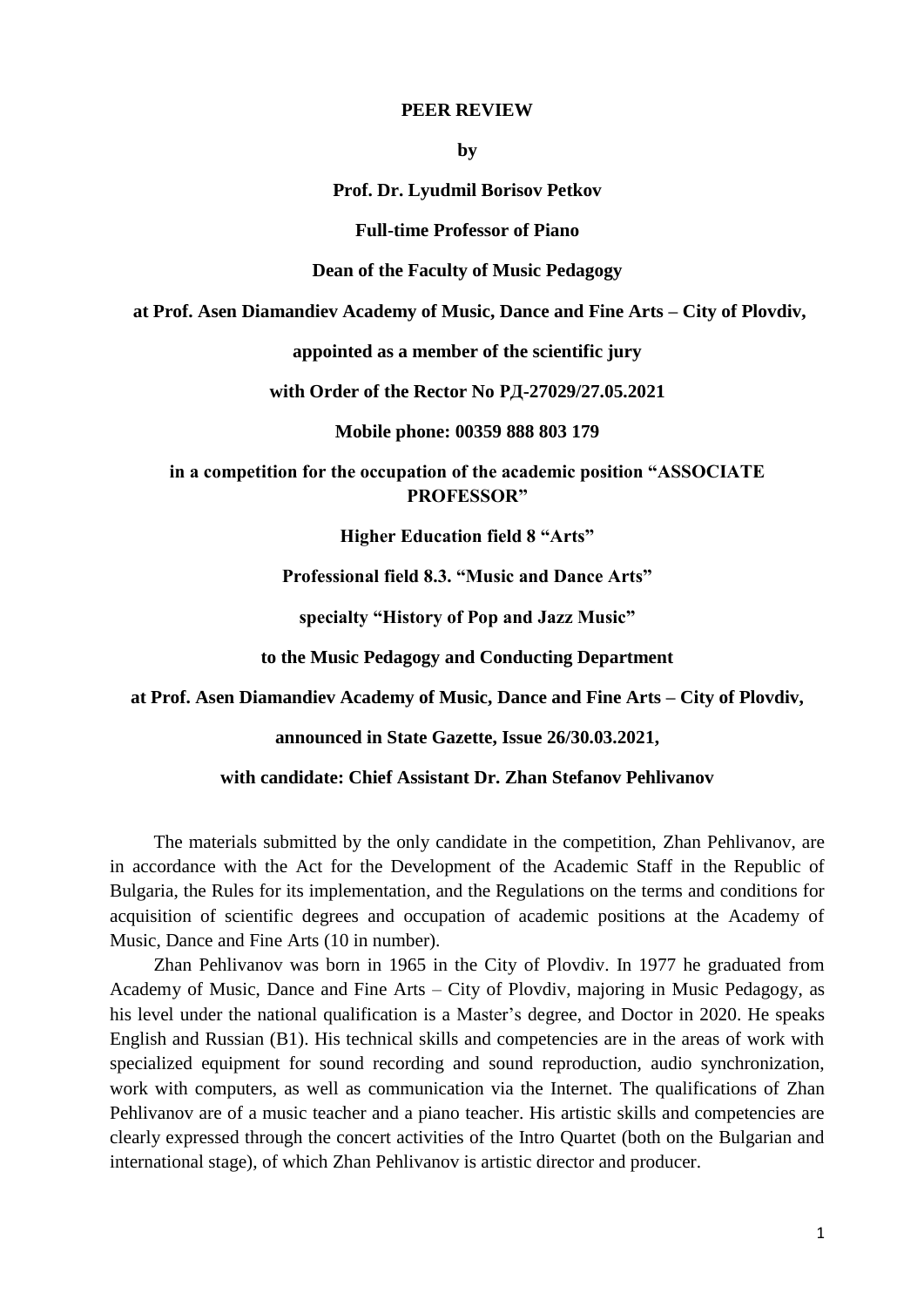I am familiar with the activity of Zhan Pehlivanov from its very beginning in 2000. The very duration of this observation gives a definite assessment of his successful work as an academic lecturer. Dr. Pehlivanov has a keen sensitivity to all innovations, and is diverse in his approach to the material that is being taught, responsible, and captivating in the presentation of his knowledge, richly informed, always in touch, and always dedicated to his students. With his entire activity Zhan Pehlivanov illustrates the type of lecturer with flexible and modern thinking, perfectly fitting into the general progressive pulse of the Academy as a whole.

I am pleased to emphasize the fact that the point attribute, illustrating the teaching activities of the candidate is protected in content, and not formally or imitatively in the various modules of the requirements of the table to fill in the evidentiary information. Regarding the minimum scientometric indicators provided by the Act for the Development of the Academic Staff in the Republic of Bulgaria for occupation of the academic position of "Associate Professor", the results of the candidate are the following:

- *By group of indicators A –* 50 points (defended dissertation)
- *By group of indicators C* from indicator item 4 (realized author's product in the field of arts – film, performance, exhibition, concert, producer, etc.) – 200 points upon necessary 100. Here is the place to emphasize the prestigious nature of the forums (the national holiday of the Republic of Bulgaria, the presidency of Bulgaria in the Council of the European Union, as well as the places where the concerts took place – Ancient Theater – Plovdiv, Complex-Hall SILA – Plovdiv, Kolumnowa Hall – Warsaw, the Bulgarian Embassy in Paris, Large Ballroom).
- *By group of indicators D,* for the coverage of which 120 points are needed, Zhan Pehlivanov presents:
	- from item 7 (published book on the basis of a defended dissertation)  $-75$  points.
	- item 9 (articles and reports published in specialized publications in the field of arts) – 45 points;
	- item 12 (realized short author's product) 15 points.
		- Or a total of 135 points
- *F By group of indicators*  $E$  upon a necessary minimum of 40 points, the candidate presents:
	- item 17 (citations in monographs and collective volumes with scientific review) – 8 citations, which bring him 80 points;
	- item 19 (reviews for realized author's products or creative performances in specialized editions in the field of arts)  $-10$  points;

In total, the Group E indicators have 90 points.

Obviously, given the twice exceeded volume of requirements under indicator E, Zhan Pehlivanov has limited himself to only one review of his respectable creative work.

- $\triangleright$  In the last *group of indicators F*, upon a necessary minimum of 50 points, the candidate presents activities in:
	- $\frac{1}{2}$  item 22 (participation in a national, scientific, educational, or artistic project) 15 points;
	- $\mathbb{Z}^{\mathbb{Z}^2}$ item 24 (management of a national, scientific, educational, or artistic project) – 90 points;